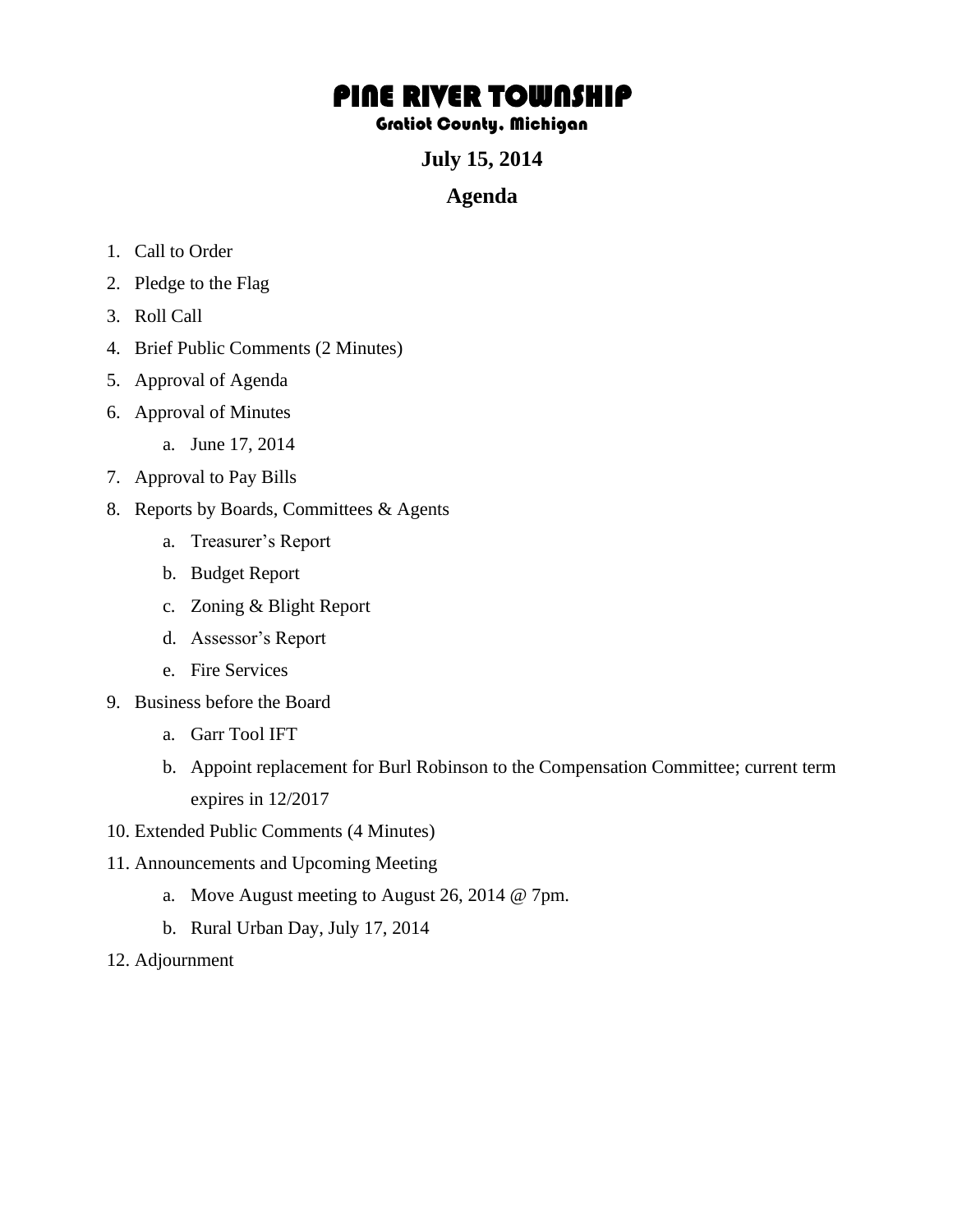## **MINUTES OF THE PINE RIVER TOWNSHIP BOARD MONTHLY MEETING July 15, 2014**

- 1. The regular monthly meeting of the Pine River Township Board was called to order at 7:00 pm by Supervisor Beeson at the Township Hall.
- 2. Pledge the flag: The board and the public said the pledge to the flag.
- 3. Roll Call: Beeson: present, Rademacher: present, Baker: present, Best: absent, Moeggenborg: present. (4) board members present (1) absent Best.
- 4. Brief Public comments (2 minutes): John Renneberg mentioned the County was looking at buying a 10 acre parcel from the DEQ outside of St. Louis which was a contamination site. John was looking for input on the history of the site.
- 5. Approve the Agenda: Motion by Moeggenborg: second by Baker: to approve the revised Agenda (added 9c. & 9d.) as presented. All present board members approved. Motion carried 4-0.
- 6. Approve the Minutes:

Motion by Baker: second by Moeggenborg: to approve the Regular Meeting Minutes of June 17, 2014. All present board members approved. Motion carried 4-0.

- 7. Approval to Pay Bills: Motion made by Moeggenborg: second by Baker: to pay bills as presented in the amount of \$ 19,707.53. All present board members approved. Motion carried 4-0.
- 8. Reports by Boards, Committees & Agents
	- a. Treasurers Report Discussion; report placed on file.
	- b. Budget Report Discussion: report placed on file.
	- c. Zoning & Blight Officer –Discussion:(Davidson extended to 10/1/2014)report placed on file
	- d. Assessor Report Discussion
	- e. Fire Services Discussion; bids being put together for fire station project
- 9. Business before the Board
	- a. Garr Tool IFT Request Board Approval for IFT Motion by Moeggenborg: second by Baker: to approve IFT application presented by Garr Tool in the amount of \$812,407.00. Roll call vote: Beeson– aye, Moeggenborg– aye, Rademacher– aye, Baker– aye, 4 Ayes; Beeson, Moeggenborg, Rademacher, Baker 0 Nays; 1 Absent; Best Motion carried 4-0.